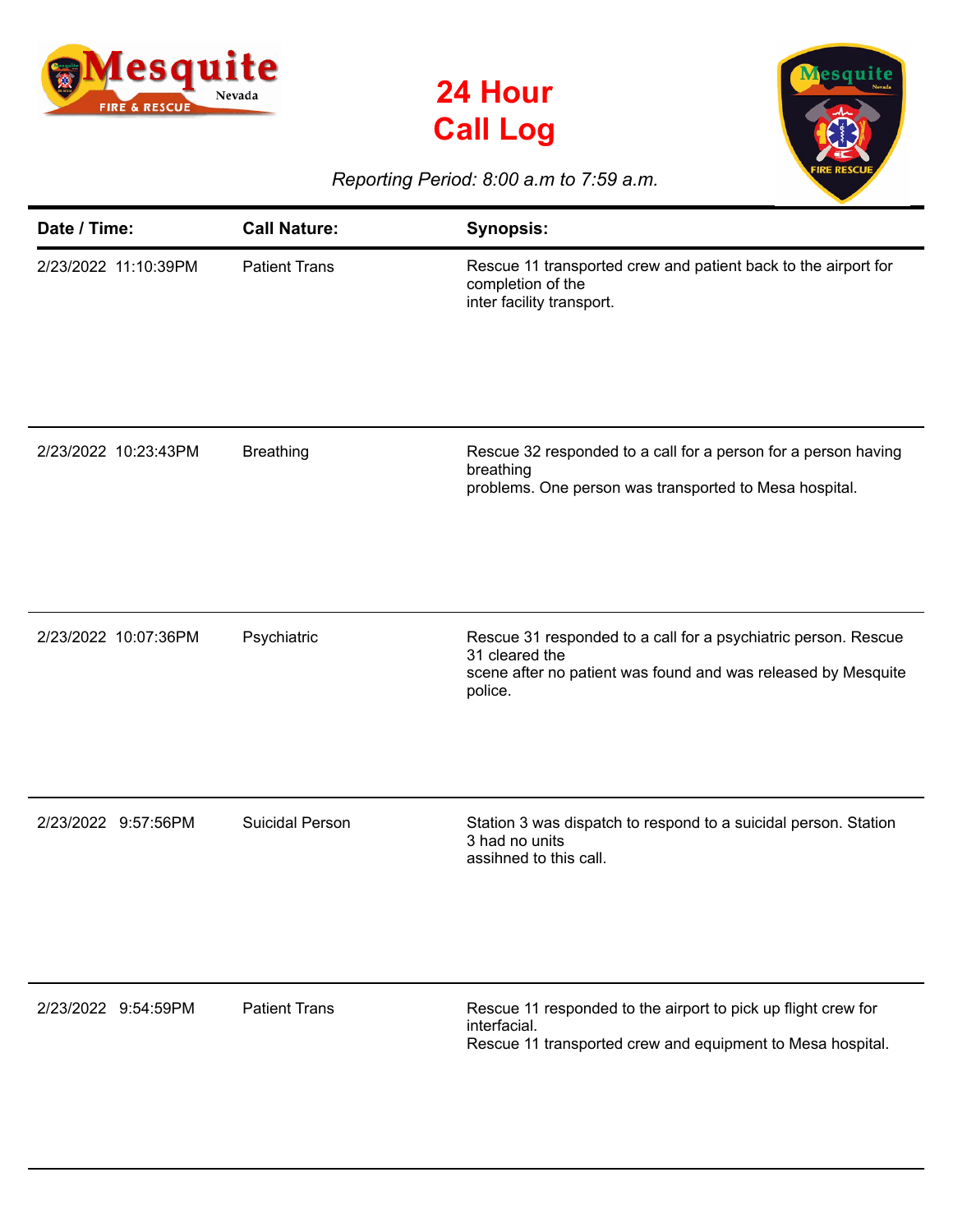| Date / Time: |                     | <b>Call Nature:</b>  | <b>Synopsis:</b>                                                                                                                                                                                                                                                                                                 |
|--------------|---------------------|----------------------|------------------------------------------------------------------------------------------------------------------------------------------------------------------------------------------------------------------------------------------------------------------------------------------------------------------|
|              | 2/23/2022 8:34:16PM | <b>Patient Trans</b> | Rescue 33 responded to Mesa View hospital for a critical care<br>transport. One<br>person was transported to Centennial Hills hospital.                                                                                                                                                                          |
|              | 2/23/2022 7:52:36PM | <b>Patient Trans</b> | Station 3 was assigned to a inter facility transport from Mesa<br>View hospital.<br>Call was given away to Beaver Dam due to no unit available to<br>take transport to<br>Centennial Hills hospital in Las Vegas. Beaver Dam was unable<br>to take transport<br>due to the call being upgraded to critical care. |
|              | 2/23/2022 6:34:07PM | <b>Patient Trans</b> | Rescue 33 responded to Mesa Hospital for a inter facility<br>transport. One person<br>was transported to Intermountain hospital.                                                                                                                                                                                 |
|              | 2/23/2022 4:39:44PM | <b>Patient Trans</b> | Rescue 32 responded to an inter facility transport from Mesa<br>View Hospital to<br>home residence. One patient transported.                                                                                                                                                                                     |
|              | 2/23/2022 3:21:41PM | <b>Patient Trans</b> | Rescue 33 responded to Mesa View Regional for an inner<br>facility transport to<br>Intermountain Hospital in St. George. Rescue 33 transported<br>the person without<br>incident for further treatment and evaluation.                                                                                           |
|              | 2/23/2022 2:41:33PM | <b>Sick Person</b>   | Rescue 11 responded to reports of a sick person. Rescue 11<br>treated and<br>transported the person to Mesa View Regional for further<br>evaluation.                                                                                                                                                             |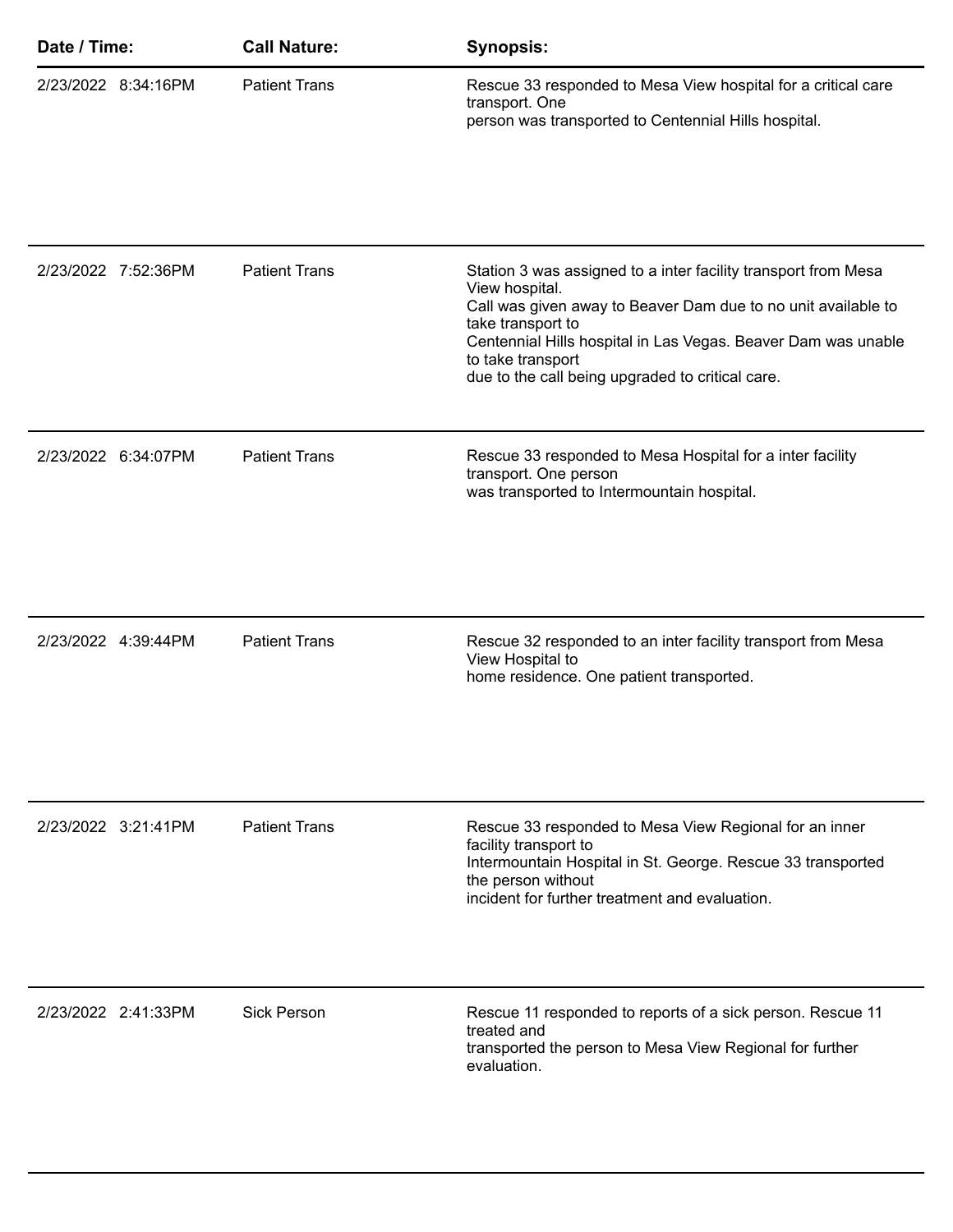| Date / Time:         | <b>Call Nature:</b>  | <b>Synopsis:</b>                                                                                                                                                                                              |
|----------------------|----------------------|---------------------------------------------------------------------------------------------------------------------------------------------------------------------------------------------------------------|
| 2/23/2022 12:23:45PM | <b>Sick Person</b>   | Rescue 12 responded to a call for a sick person. One person<br>was transported to<br>the hospital for further evaluation.                                                                                     |
|                      |                      |                                                                                                                                                                                                               |
| 2/23/2022 11:26:07AM | <b>Public Assist</b> | Engine 31 and Battalion 3 responded to reports of a water leak.<br>Engine 31<br>determined the leak to originate in the riser room. Property<br>owner notified of<br>the leak. All units returned to service. |
| 2/23/2022 10:59:17AM | <b>Heart Problem</b> | Rescue 11 and Battalion 3 responded to reports of a person<br>having a heart<br>problem. Rescue 11 treated and transported the person to<br>Intermountain Hospital<br>St George for further evaluation.       |
| 2/23/2022 10:47:14AM | Falls                | Rescue 12 responed to the report of a fall. One patient was<br>treated and<br>transported to Mesa View Hospital.                                                                                              |
| 2/23/2022 10:37:38AM | Falls                | Rescue 31 responded to reports of a person who fell. The<br>patient was transported<br>to Mesa View ER.                                                                                                       |
| 2/23/2022 10:03:33AM | Falls                | Rescue 11 responded to a person that had fallen. One person<br>was assisted with no<br>transport.                                                                                                             |